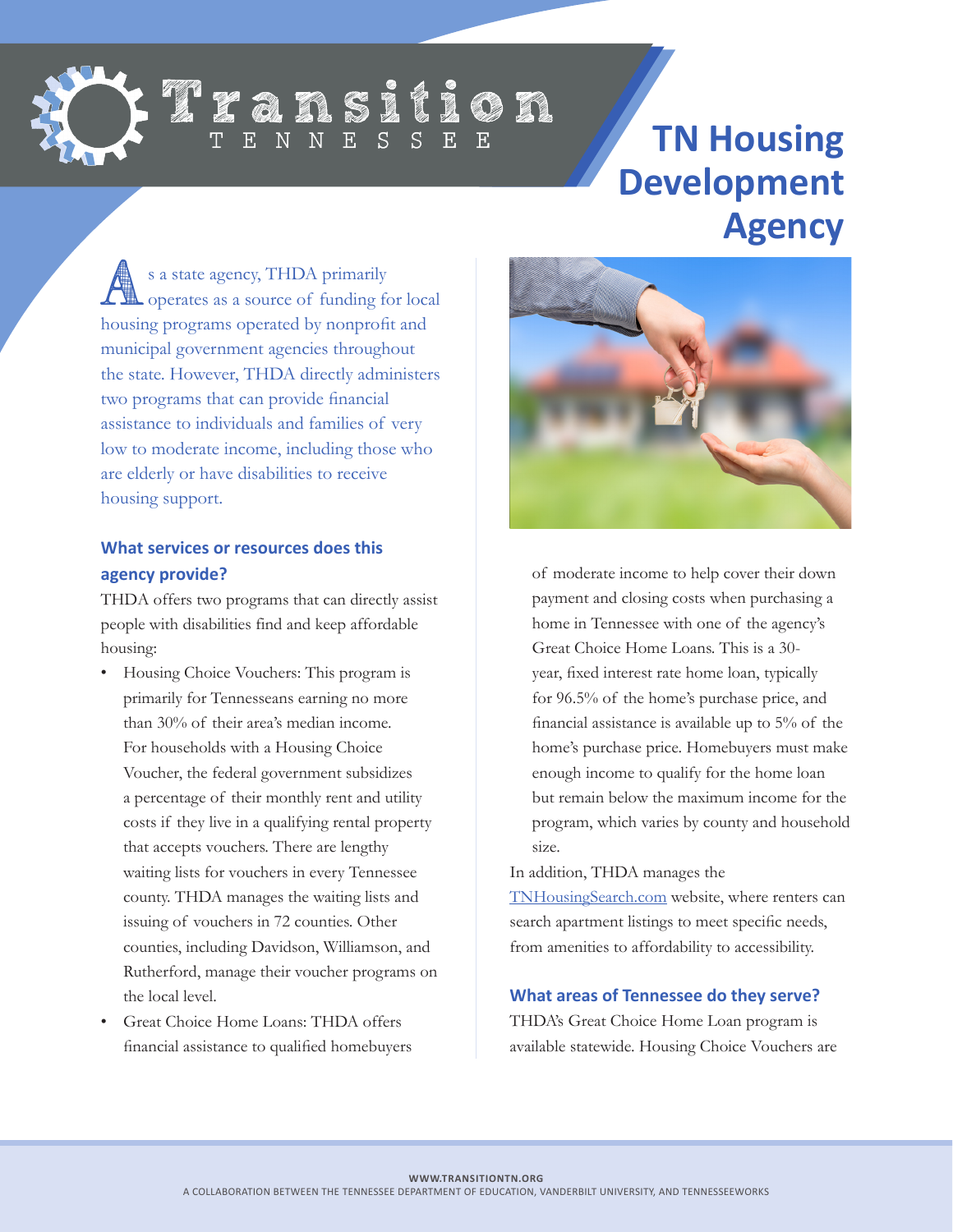

also available in all areas of the state, but THDA only manages the program in 72 counties. For a list of counties served by THDA and for current wait list updates, visit their site at: [https://thda.org/](https://thda.org/renters/waiting-list) [renters/waiting-list](https://thda.org/renters/waiting-list)

#### **Is there a cost and, if so, who pays?**

Housing Choice Vouchers cover a percentage of the household's rent and utilities, ensuring these monthly costs do not exceed 30% of the household's total income. The rest is the responsibility of the renter. For the Great Choice Home Loan program, the homeowner is responsible for any down payment or closing costs above the maximum financial assistance, which is capped at 5% of the home's purchase price. The homeowner is also responsible for 100% of the monthly home loan payments, including all required insurance and taxes.

#### **For which students might this agency be appropriate?**

Students of very low or low income who are interested in living independently in affordable rental housing after leaving school, or students of moderate income who are interested in homeownership but require financial assistance with the down payment.

## **Who is eligible to receive their services/ supports and when?**

For the Housing Choice Voucher program, the household's income must be 80% or less of the area median income, and the vast majority of vouchers are reserved for households earning no more than 30% of the area median income.

**Where can I learn more? Visit their website at: [https://thda.org/](https://thda.org)**

Applicants must be US citizens or non-citizens (with eligible immigration status) who do not owe outstanding rent and can pass a criminal background check.

### **What is the referral process? What documents are needed?**

There is no referral process for any THDA program. The documents required depend on the program you are applying for. Great Choice Home Loans are available through private banks and lending agencies statewide. To apply for the Housing Choice Voucher program, applicants must monitor the county's wait list until it opens to accepting new names. Ask your regional office for more information: [https://thda.org/renters/thda](https://thda.org/renters/thda-contact-information.)[contact-information.](https://thda.org/renters/thda-contact-information.)

#### **What is the student's and/or family's responsibility?**

The individual and their family can consult THDA rental specialists about how to move forward with the Housing Choice Voucher program. For contact information for your regional office, visit: [https://thda.org/renters/thda-contact-information](https://thda.org/renters/thda-contact-information )  The individual and their family can consult with THDA-approved lenders or REALTORS® about the Great Choice Home Loan program. Contact information is available a[t GreatChoiceTN.com.](http:// GreatChoiceTN.com.)